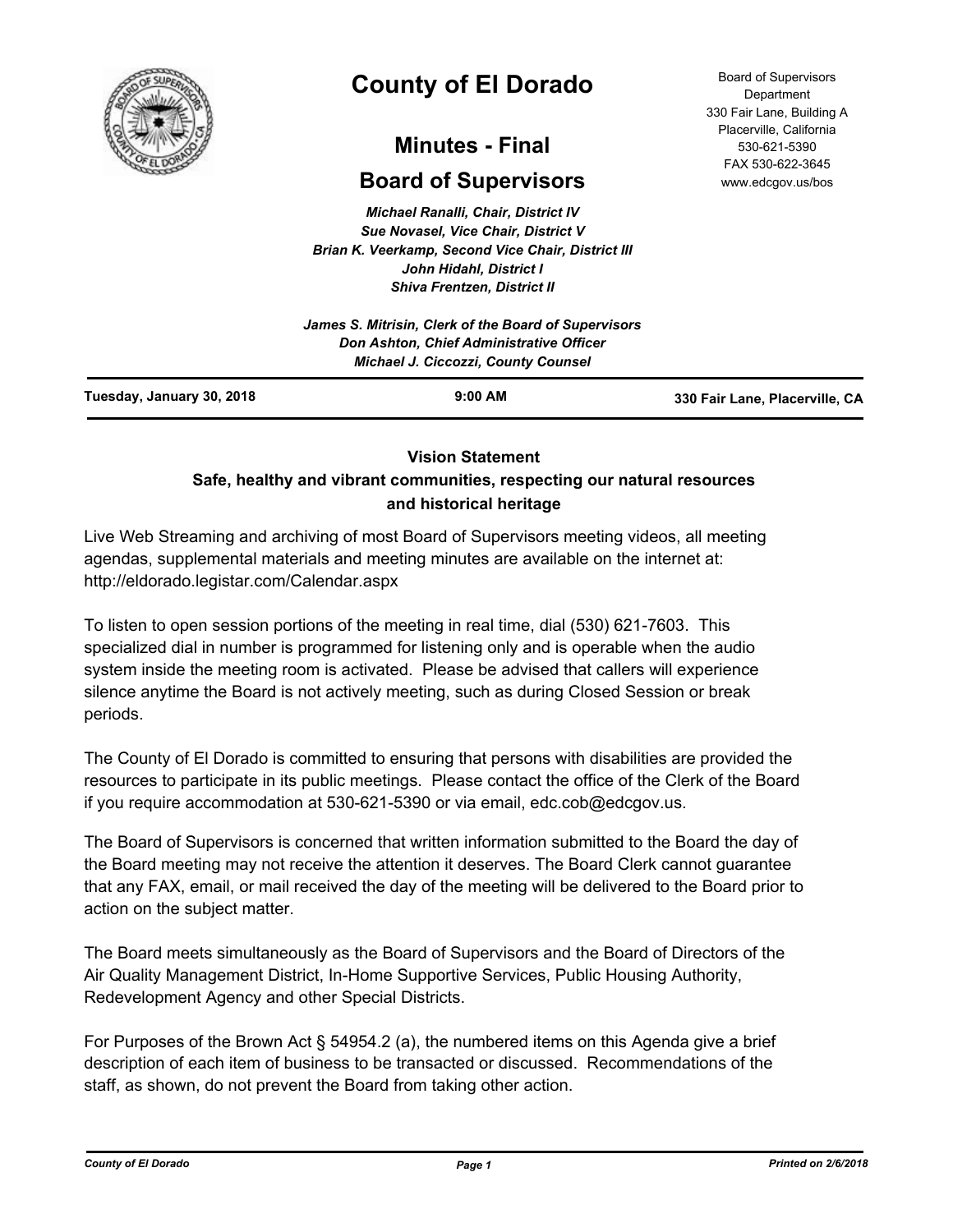Materials related to an item on this Agenda submitted to the Board of Supervisors after distribution of the agenda packet are available for inspection during normal business hours in the public viewing packet located in Building A, 330 Fair Lane, Placerville or in the Board Clerk's Office located at the same address. Such documents are also available on the Board of Supervisors' Meeting Agenda webpage subject to staff's ability to post the documents before the meeting.

# **PROTOCOLS FOR PUBLIC COMMENT**

Public comment will be received at designated periods as called by the Board Chair.

Public comment on items scheduled for Closed Session will be received before the Board recesses to Closed Session.

Except with the consent of the Board, individuals shall be allowed to speak to an item only once.

On December 5, 2017 the Board adopted the following protocol relative to public comment periods:

Time for public input will be provided at every Board of Supervisors meeting. Individuals will have three minutes to address the Board. Individuals authorized by organizations will have three minutes to present organizational positions and perspectives and may request additional time, up to five minutes. At the discretion of the Board, time to speak by any individual may be extended.

A total of 20 minutes will be allocated for public comment during Open Forum and for each agenda item to be discussed. Public comment on certain agenda items designated and approved by the Board may be treated differently with specific time limits per speaker or a limit on the total amount of time designated for public comment. It is the intent of the Board that quasi-judicial matters have additional flexibility depending upon the nature of the issue.

Individual Board members may ask clarifying questions but will not engage in substantive dialogue with persons providing input to the Board.

If a person providing input to the Board creates a disruption by refusing to follow Board guidelines, the Chair of the Board may take the following actions.

Step 1. Request the person adhere to Board guidelines. If the person refuses, the Chair may ask the Clerk to turn off the speaker's microphone.

Step 2. If the disruption continues, the Chair may order a recess of the Board meeting.

Step 3. If the disruption continues, the Chair may order the removal of the person from the Board meeting.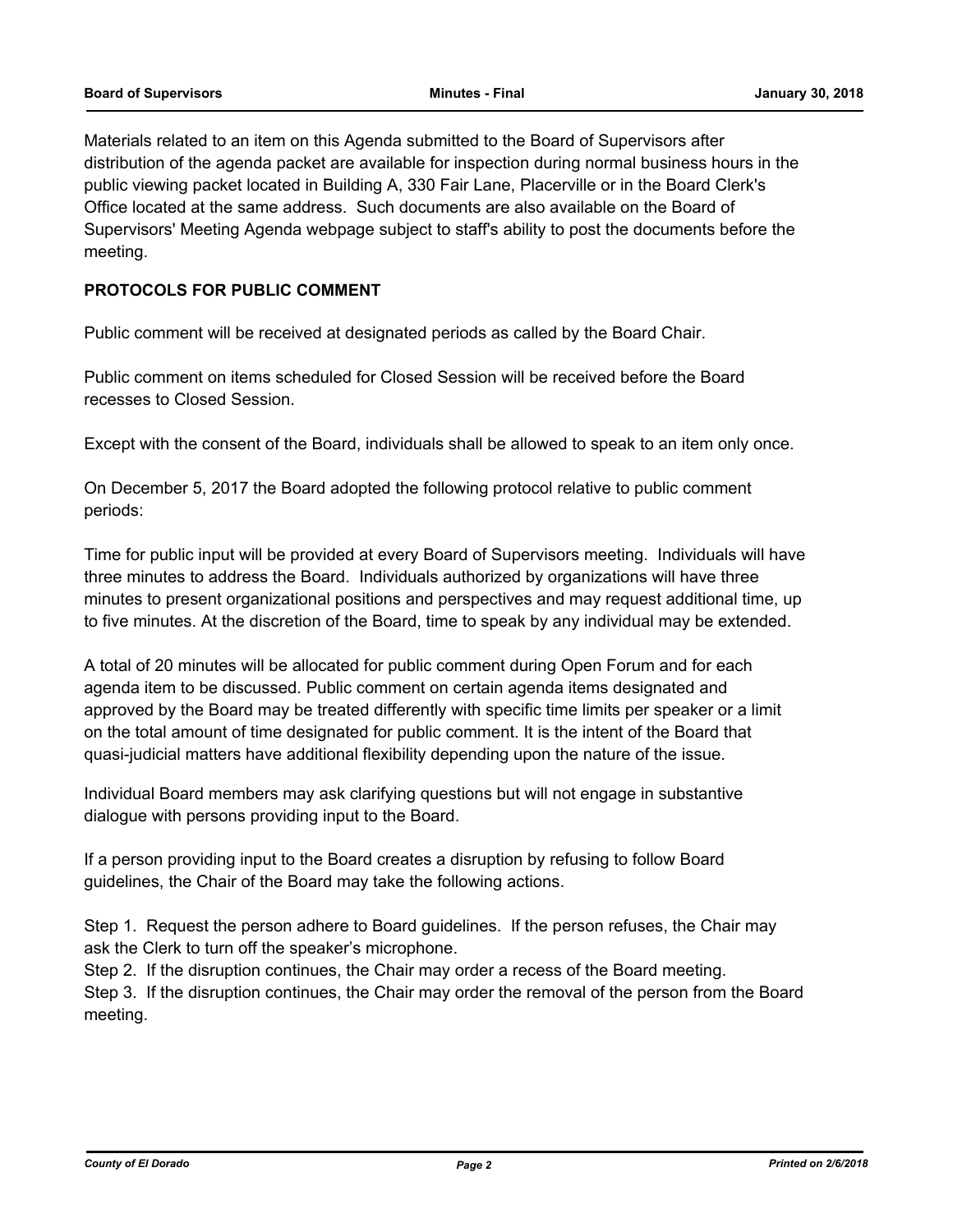# **9:00 A.M. - CALLED TO ORDER**

Present: 5 - Supervisor Veerkamp, Supervisor Frentzen, Supervisor Ranalli, Supervisor Novasel and Supervisor Hidahl

#### **INVOCATION AND PLEDGE OF ALLEGIANCE TO THE FLAG**

**Pastor Dave Cooke of the Cold Springs Community Church gave the Invocation. Supervisor Hidahl led the Pledge of Allegiance to the Flag.**

#### **ADOPTION OF THE AGENDA AND APPROVAL OF CONSENT CALENDAR**

**A motion was made by Supervisor Veerkamp, seconded by Supervisor Frentzen to Adopt the Agenda and Approve the Consent Calendar with the following change: Pull item 4 for discussion.**

**Correct the Minutes of January 23, 2018 item 45 to reflect the vote of the Board of 4-1 with Supervisor Frenzten registering a No vote and salary at \$16,648 per month.**

**Yes:** 5 - Veerkamp, Frentzen, Ranalli, Novasel and Hidahl

The Board may make any necessary additions, deletions or corrections to the agenda including moving items to or from the Consent Calendar and adopt the agenda and the Consent Calendar with one single vote. A Board member may request an item be removed from the Consent Calendar for discussion and separate Board action. At the appropriate time as called by the Board Chair, members of the public may make a comment on matters on the Consent Calendar prior to Board action.

#### **OPEN FORUM**

#### *Public Comment: R. Mason*

Open Forum is an opportunity for members of the public to address the Board of Supervisors on subject matter that is not on their meeting agenda and within their jurisdiction. Public comments during Open Forum are limited to three minutes per person. Individuals authorized by organizations will have three minutes to present organizational positions and perspectives and may request additional time, up to five minutes. The total amount of time reserved for Open Forum is 20 Minutes.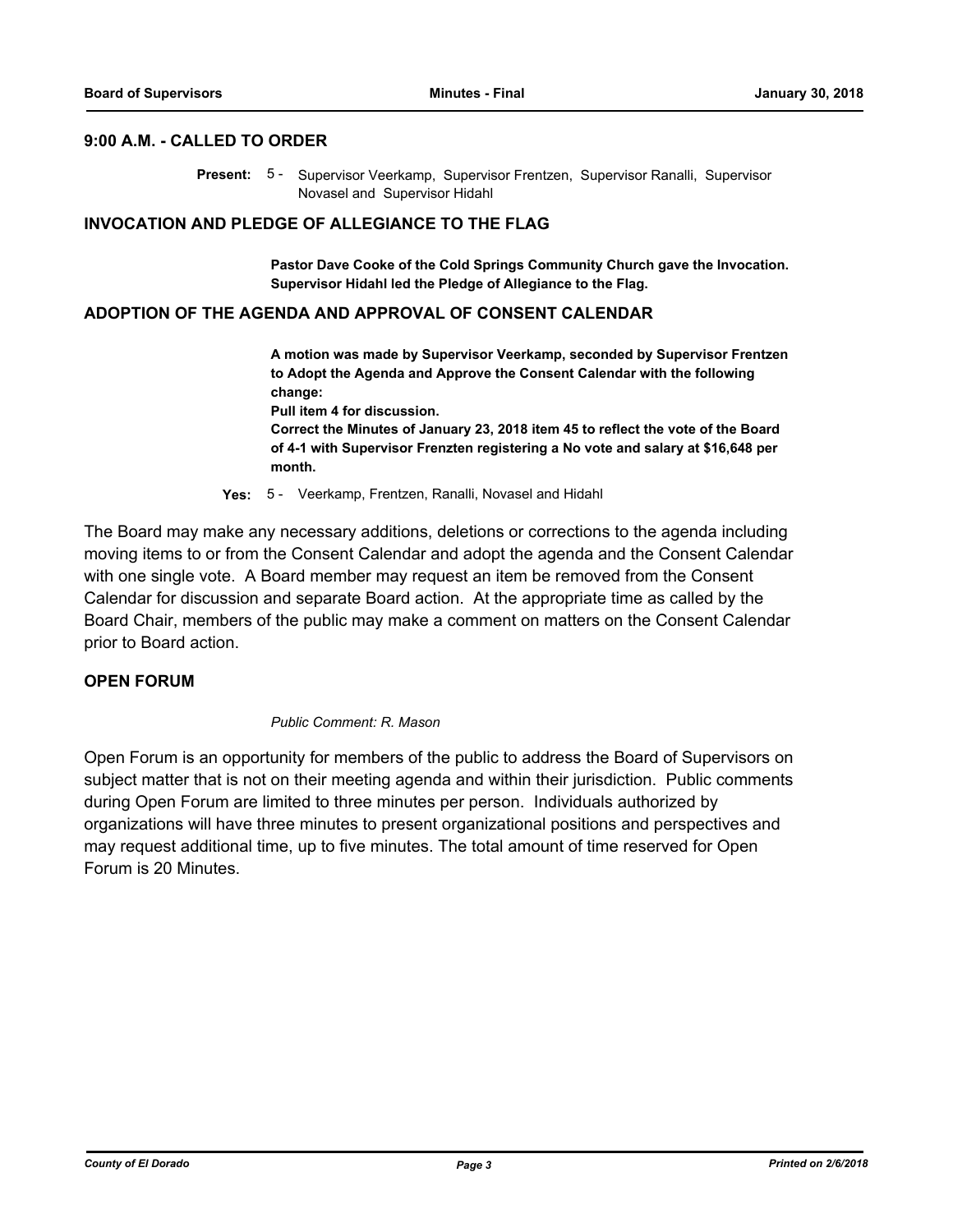## **CONSENT CALENDAR**

**1.** [18-0177](http://eldorado.legistar.com/gateway.aspx?m=l&id=/matter.aspx?key=23519) Clerk of the Board recommending the Board approve the Minutes from the regular meeting of January 23, 2018.

**This matter was Approved on the Consent Calendar.**

#### **GENERAL GOVERNMENT - CONSENT ITEMS**

**2.** [18-0144](http://eldorado.legistar.com/gateway.aspx?m=l&id=/matter.aspx?key=23486) Clerk of the Board, with concurrence from County Counsel, recommending the Board adopt Policy A-7, Processing California Public Records Act Requests.

**This matter was Approved on the Consent Calendar.**

**3.** [18-0175](http://eldorado.legistar.com/gateway.aspx?m=l&id=/matter.aspx?key=23517) Supervisor Frentzen recommending the Board approve the appointment of Shirley Woods to serve on the El Dorado Solid Waste Advisory Committee as the District II representative, Term Expiration 1/1/2023.

**This matter was Approved on the Consent Calendar.**

**4.** [18-0183](http://eldorado.legistar.com/gateway.aspx?m=l&id=/matter.aspx?key=23525) Supervisor Novasel recommending the Board approve and authorize the Chair to sign Resolution **009-2018** to support a ban on new offshore oil and gas drilling and fracking in federal and state waters in the Pacific Ocean and a ban on new federal oil and gas leases in all U.S. waters.

*Public Comment: K. Payne*

**A motion was made by Supervisor Novasel to Adopt Resolution 009-2018. Motion Failed for lack of second.**

**5.** [16-0305](http://eldorado.legistar.com/gateway.aspx?m=l&id=/matter.aspx?key=20961) Supervisor Ranalli recommending the Board find that a state of emergency continues to exist in El Dorado County as a result of unprecedented tree mortality due to drought conditions and related bark beetle infestations. (Cont. 1/23/18, Item 14)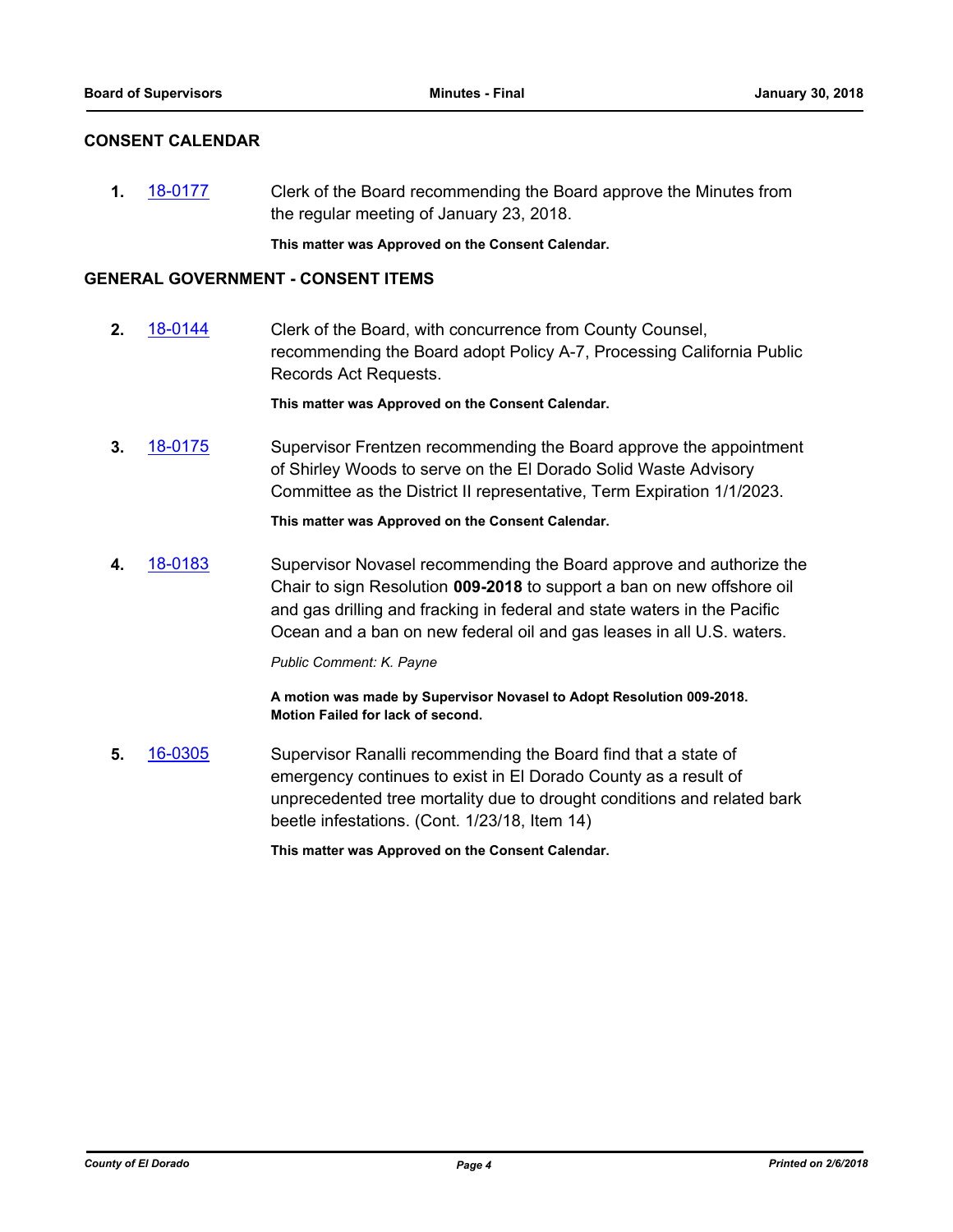### **HEALTH AND HUMAN SERVICES - CONSENT ITEMS**

**6.** [18-0034](http://eldorado.legistar.com/gateway.aspx?m=l&id=/matter.aspx?key=23375) Health and Human Services Agency recommending the Board: 1) Approve and authorize the Chair to sign Amendment 2 to Agreement for Services 117-S1610 with Jill Gustafson, LCSW, for the provision of therapeutic counseling services, increasing the maximum contractual obligation by \$57,815 for a new maximum of \$250,000, with no change to the term of September 24, 2015 through September 30, 2018; and 2) Authorize the Purchasing Agent, or designee, to execute further documents relating to Agreement for Services 117-S1610, including amendments which do not increase the maximum dollar amount or term of the Agreement, and contingent upon approval by County Counsel and Risk Management.

**FUNDING**: Federal and State.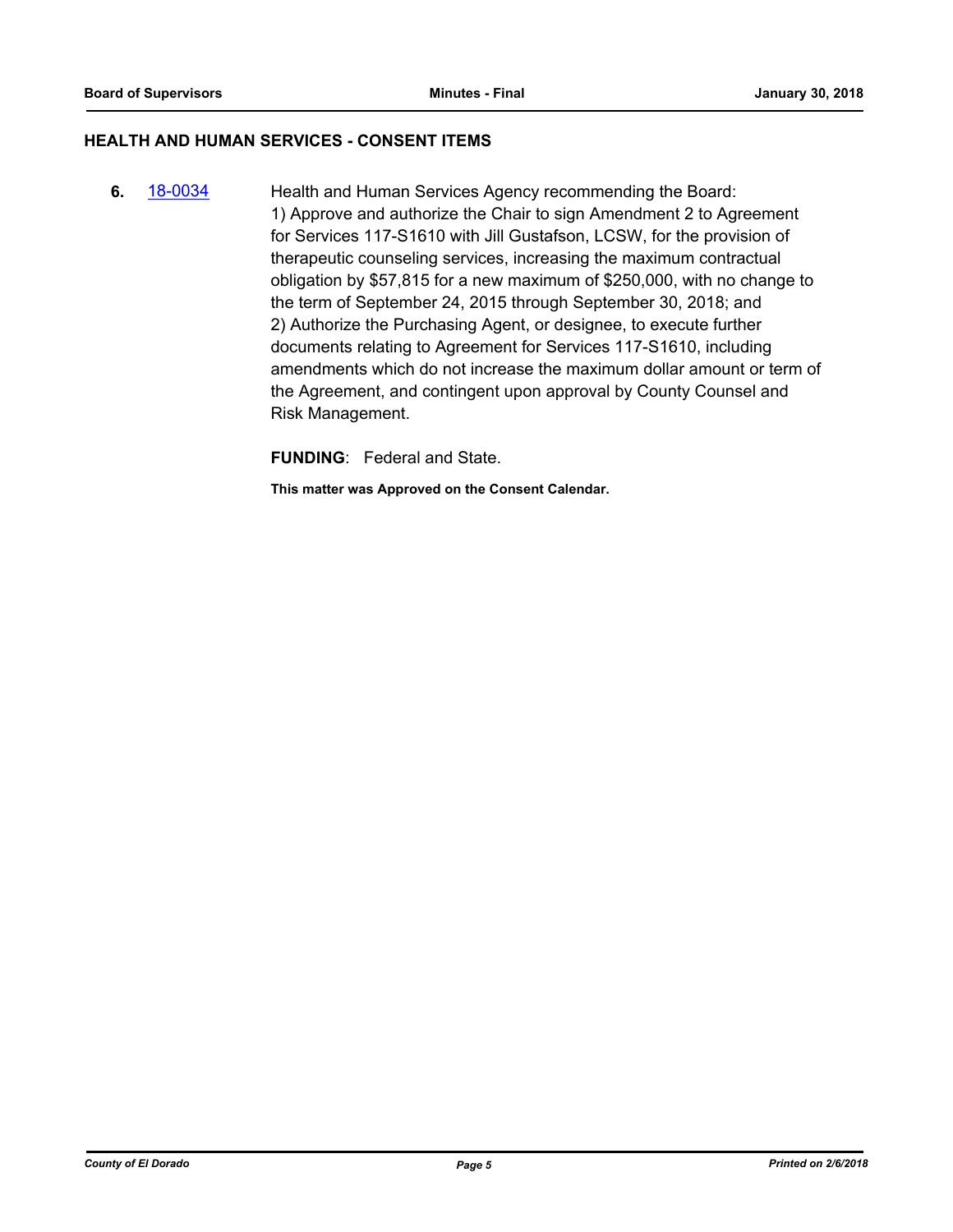## **LAND USE AND DEVELOPMENT - CONSENT ITEMS**

**7.** [18-0075](http://eldorado.legistar.com/gateway.aspx?m=l&id=/matter.aspx?key=23416) Community Development Services, Administration and Finance Division, recommending the Board consider the following: 1) Approve appointments of Advisory Committee members to fill vacancies on Zone of Benefit Advisory Committees in County Service Areas 2 and 9 as outlined on Exhibit A, Zone of Benefit Advisory Committee Changes for 2017/2018; and 2) Confirm the appointment of Advisory Committee members who will be continuing their participation on the zone of benefit advisory Committees in County Service Areas 2 and 9 as outlined in Exhibit B, Zone of Benefit Advisory Committee Continuing Participants for 2017/18.

**FUNDING:** Zone of Benefit Special Taxes and Assessments.

**This matter was Approved on the Consent Calendar.**

**8.** [17-0412](http://eldorado.legistar.com/gateway.aspx?m=l&id=/matter.aspx?key=22351) Community Development Services, Department of Transportation, recommending the Board consider the following:

> 1) Approve and accept the State of California Standard Grant Agreement CTA 17 013L with the California Tahoe Conservancy in the amount of \$250,000 for the implementation of Phases 1 and 2 of the Country Club Heights Erosion Control Project, CIP 95191;

> 2) Approve and accept the State of California Standard Grant Agreement CTA 17 019L with the California Tahoe Conservancy for \$250,000 for planning of Phase 3 of the Country Club Heights Erosion Control Project, CIP 95191;

3) Authorize the Chair to sign the State of California Standard Grant Agreements CTA 17 013L and CTA 17 019L; and

4) Authorize the Director of Transportation to execute any future amendments or modifications to Grant Agreements CTA 17 013L and CTA 17 019L that do not increase the current grant amounts of \$250,000 each.

**FUNDING:** California Tahoe Conservancy - Proposition 1 Grant Program. (State Funding)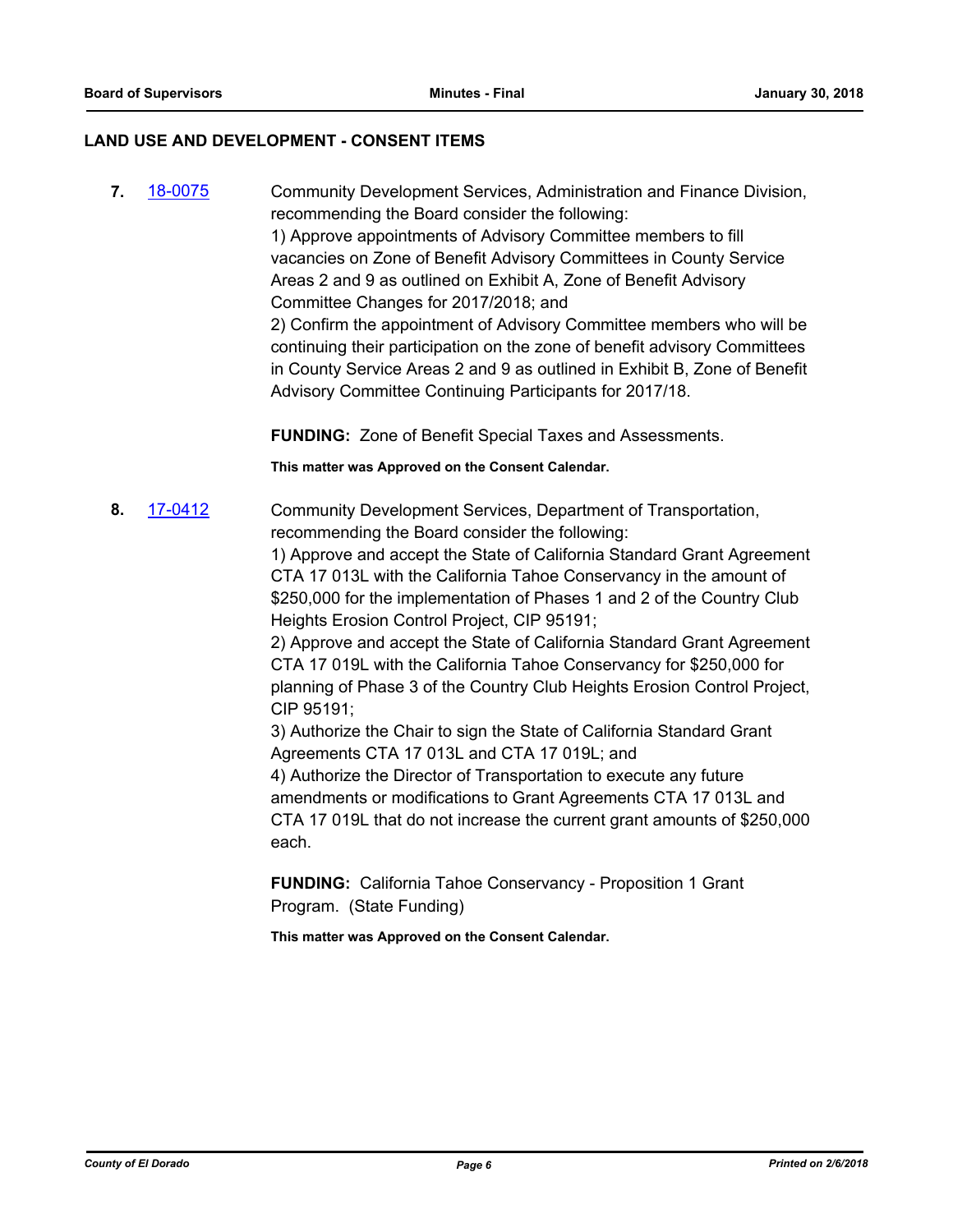**9.** [17-1364](http://eldorado.legistar.com/gateway.aspx?m=l&id=/matter.aspx?key=23310) Community Development Services, Department of Transportation, recommending the Board consider the following pertaining to the Sly Park Road at Clear Creek Crossing - Bridge Replacement Project, Contract PW 11-30579, CIP 77115, P&C 003-C1899: 1) Approve and adopt the Plans and Contract Documents and authorize the Chair to sign the Plans; and 2) Authorize advertisement for construction bids.

> **FUNDING:** Highway Bridge Program (86%), Regional Surface Transportation Program Funds - Exchange and Match (1%), Traffic Impact Mitigation Fees - Zones 1-7 and West Slope (12%), and Road Fund (<1%). (Federal and Local Funds)

**This matter was Approved on the Consent Calendar.**

**10.** [18-0028](http://eldorado.legistar.com/gateway.aspx?m=l&id=/matter.aspx?key=23369) Community Development Services, Department of Transportation, recommending the Board consider the following: 1) Approve and authorize the Chair to sign the Notice of Acceptance with Thomas Haen Company, Inc., for the Meyers Stream Environment Zone/Erosion Control Project, Contract PW 16-31121*,* CIP 95179, P&C 087-C1799; and

> 2) Approve and authorize the Clerk of the Board to release the Payment and Performance Bonds to the Surety upon notification from the Department of Transportation, after the one-year guarantee period.

> **FUNDING:** California Tahoe Conservancy Proposition 1 Grant (44% - State), United States Forest Service Grant (42% - Federal), and Tahoe Regional Planning Agency Stream Environmental Zone Mitigation Funds (14% - Local).

**This matter was Approved on the Consent Calendar.**

**11.** [18-0107](http://eldorado.legistar.com/gateway.aspx?m=l&id=/matter.aspx?key=23449) Community Development Services, Planning and Building Department, submitting for approval the Final Map (TM14-1523-F) for Rancheria Court Subdivision, creating a total of two residential lots ranging in size from 5.11 to 11.535 acres, on property identified by Assessor's Parcel Number 319-330-27, located on the north side of Rancheria Court, approximately 600 feet east of Rancheria Drive, in the Shingle Springs area, and recommending the Board approve the Final Map (TM14-1523-F) for Rancheria Court Subdivision. (Supervisorial District 4)

#### **FUNDING:** N/A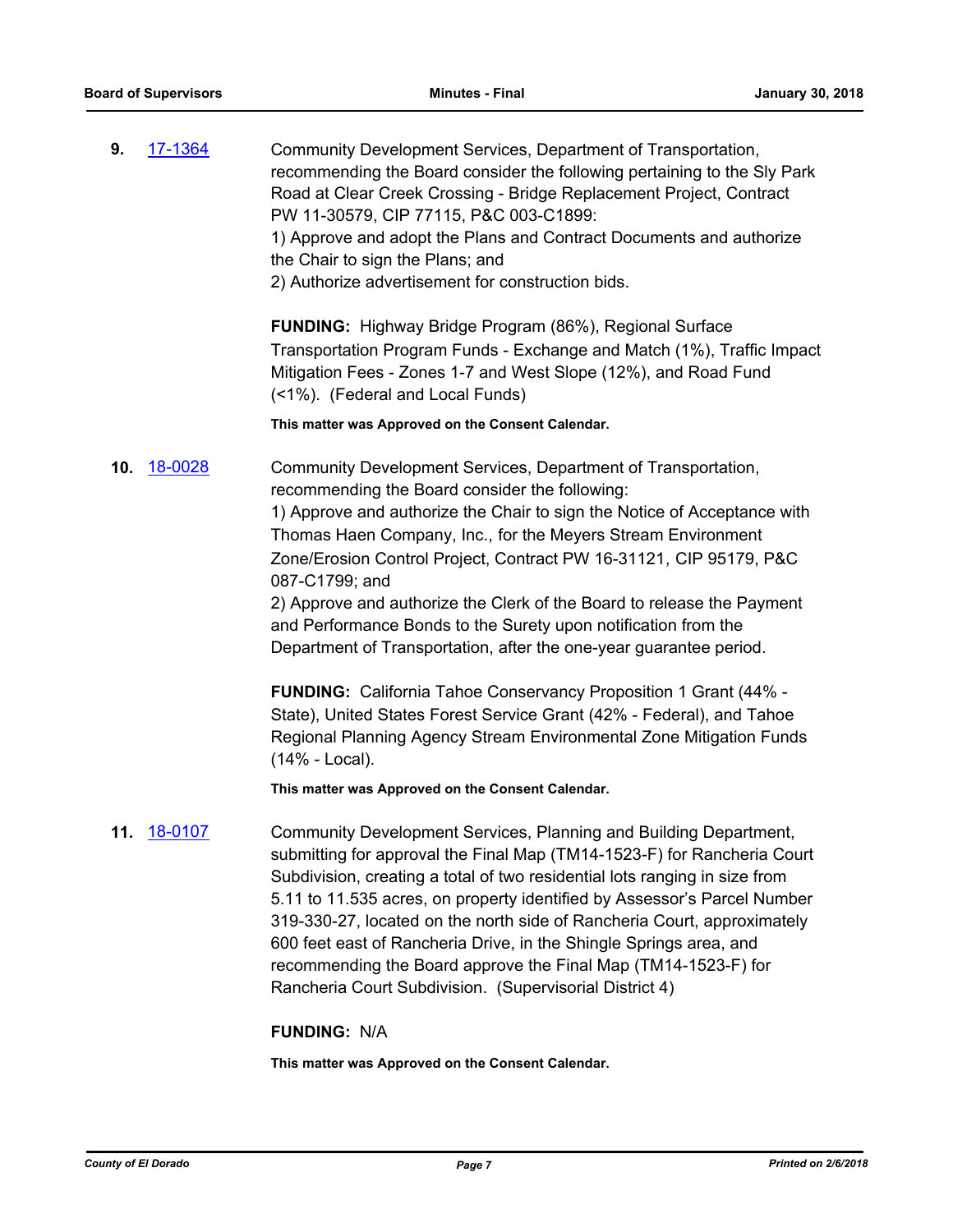**12.** [18-0110](http://eldorado.legistar.com/gateway.aspx?m=l&id=/matter.aspx?key=23452) Community Development Services, Planning and Building Department, submitting for approval the Final Map (TM10-1496-F5) for Serrano Village K5 Phase 2, Unit 4, creating a total of 28 residential lots, on property identified as Assessor's Parcel Number 123-590-01 located on the south side of Greenview Drive at the intersection with Hogarth Way, within the Serrano Master Planned Community, in the El Dorado Hills area, and recommending the Board consider the following: 1) Approve the Final Map (TM10-1496-F5) for Serrano Village K5 Phase 2, Unit 4;

2) Approve and authorize the Chair to sign the Agreement to Make Subdivision Improvements (Attachment B);

3) Approve and authorize the Chair to sign the Agreement on Conditions for Acceptance of Drainage Easements (Attachment C); and 4) Approve and authorize the Chair to sign the Agreement on Conditions for Acceptance of Roads (Attachment D). (Supervisorial District 1)

**FUNDING:** N/A (Developer Funded Subdivision Improvements)

**This matter was Approved on the Consent Calendar.**

**13.** [18-0059](http://eldorado.legistar.com/gateway.aspx?m=l&id=/matter.aspx?key=23400) Surveyor's Office recommending the Board adopt and authorize the Chair to sign Resolution **007-2018** for Abandonment of Easement 17-004 to abandon a slope, drainage and public utility easement on Lot 15 of "Ridgeview West Unit No. 3", recorded at Book J of Subdivisions at Page 55, identified as Assessor's Parcel 120-680-15.

**Resolution 007-2018 was Adopted upon Approval of the Consent Calendar.**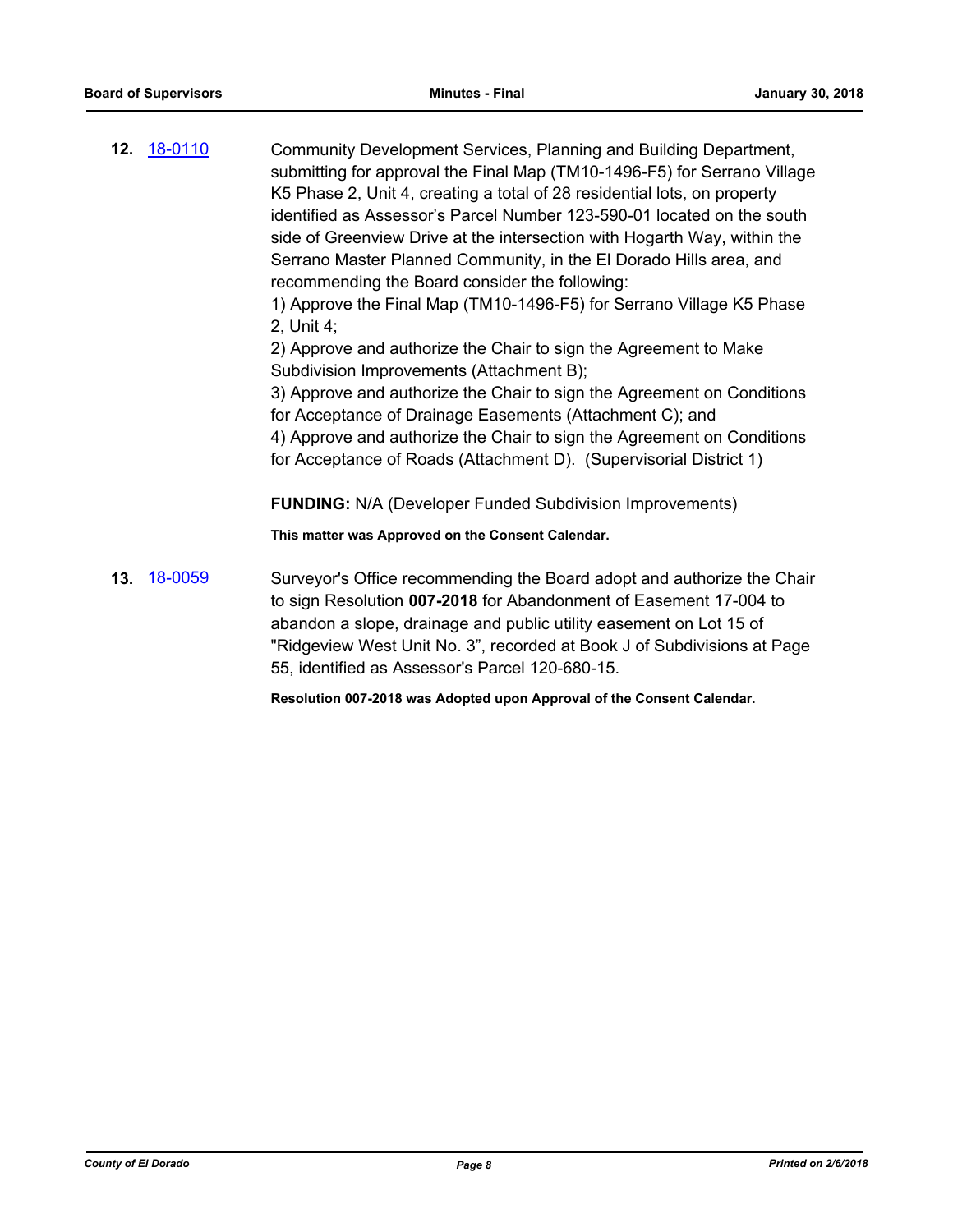#### **LAW AND JUSTICE - CONSENT ITEMS**

**14.** [17-0071](http://eldorado.legistar.com/gateway.aspx?m=l&id=/matter.aspx?key=22008) Sheriff's Office of Emergency Services recommending the Board find that a local state of emergency continues to exist in El Dorado County due to the effects of severe storms throughout Northern California bringing high winds, substantial precipitation, high and fast flowing streams, creeks and rivers, and general flooding. (Cont. 1/23/18, Item 29)

#### **FUNDING:** N/A

**This matter was Approved on the Consent Calendar.**

**15.** [17-0184](http://eldorado.legistar.com/gateway.aspx?m=l&id=/matter.aspx?key=22122) Sheriff's Office of Emergency Services recommending the Board find that a local state of emergency continues to exist in El Dorado County due to the effects of severe storms, starting on February 6th, throughout Northern California bringing high winds, substantial precipitation, high and fast flowing streams, creeks and rivers, and general flooding. (Cont. 1/23/18, Item 30)

## **FUNDING:** N/A

**This matter was Approved on the Consent Calendar.**

**16.** [18-0008](http://eldorado.legistar.com/gateway.aspx?m=l&id=/matter.aspx?key=23349) Sheriff's Office recommending the Board approve and authorize the Chair to:

> 1) Accept an award in the amount of \$25,000 from the State Department of Alcoholic Beverage Control (ABC) for the Grant Assistance Program (GAP);

2) Ratify the Sheriff's signature on the ABC GAP Contract with the retroactive effective date of October 1, 2017, for a term of one year, through September 30, 2018; and

3) Authorize the Sheriff and the Undersheriff to execute on behalf of El Dorado County contracts, extensions, amendments and subsequent contracts with the ABC for the GAP, subject to approval by County Counsel.

**FUNDING:** State of California ABC GAP.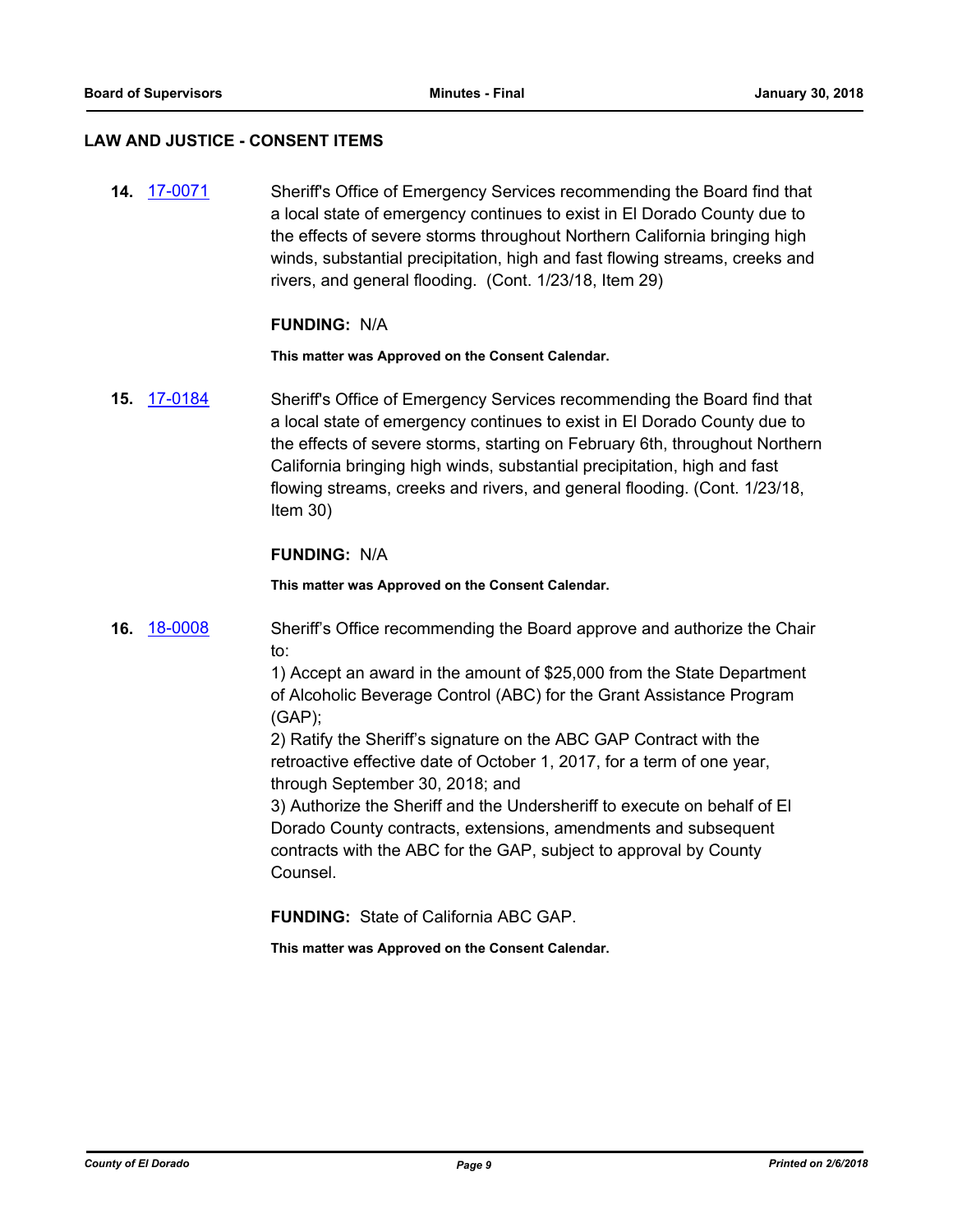**17.** [18-0009](http://eldorado.legistar.com/gateway.aspx?m=l&id=/matter.aspx?key=23350) Sheriff's Office recommending the Board approve **Final Passage** (Second Reading) of Ordinance **5077** repealing Section 2.15.090 regarding the Residence requirement for Sheriff's Deputies.

**FUNDING:** N/A

**Ordinance 5077 was Adopted upon Approval of the Consent Calendar.**

# **END CONSENT CALENDAR**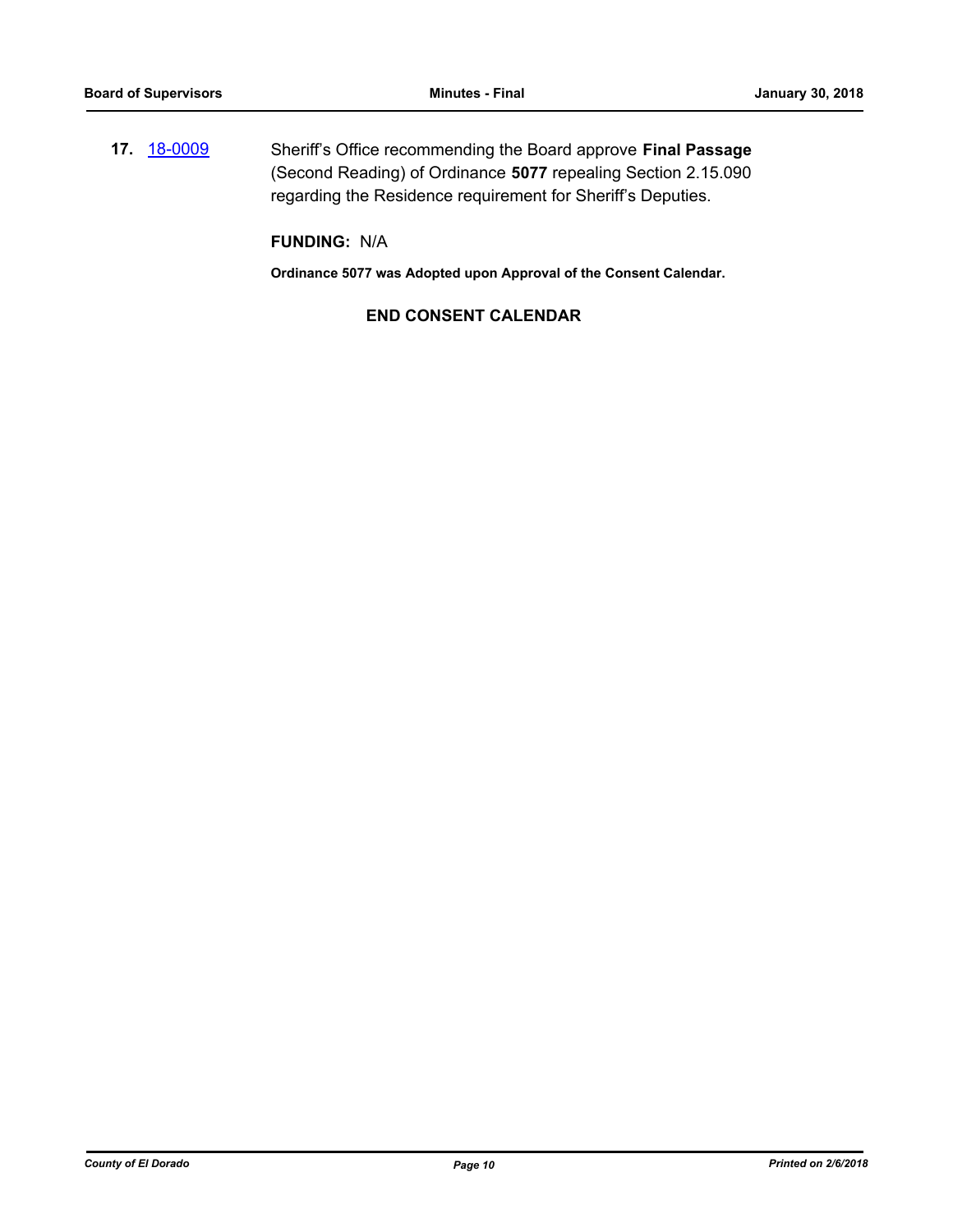#### **DEPARTMENT MATTERS (Items in this category maybe called at any time)**

**18.** [18-0197](http://eldorado.legistar.com/gateway.aspx?m=l&id=/matter.aspx?key=23539) Chief Administrative Officer recommending the Board consider the reappointment of Michael Ciccozzi, County Counsel, to a four year term in accordance with County Charter Section 403, as well as placement on the approved salary range for this position as identified in the County's salary resolution. (Est. Time: 5 Min.)

> **A motion was made by Supervisor Veerkamp, seconded by Supervisor Novasel to Approve this matter and correct the salary to \$16,648 per month.**

- **Yes:** 4 Veerkamp, Ranalli, Novasel and Hidahl
- **Noes:** 1 Frentzen
- **19.** [18-0167](http://eldorado.legistar.com/gateway.aspx?m=l&id=/matter.aspx?key=23509) Committee Application Review Team recommending the Board take the following actions to fill three (3) vacant Member At-Large positions on the Community and Economic Development Advisory Committee from the six (6) applications received and pursuant to Board Policy I-5, Boards, Committees and Commissions - Application Evaluation Policy for Members At-Large and Resolution 177-2017;

1) Appoint Felicity Wood, Member At-Large, term expiration January 29, 2022

2) Appoint Mark Lobaugh, Member At-Large, term expiration January 29, 2022

3) Appoint Kris Payne, Member At-Large, term expiration January 29, 2022. (Est. Time: 10 Min.)

*Public Comment: K. Payne*

**A motion was made by Supervisor Frentzen, seconded by Supervisor Veerkamp to Approve this matter.**

- **Yes:** 5 Veerkamp, Frentzen, Ranalli, Novasel and Hidahl
- **20.** [18-0169](http://eldorado.legistar.com/gateway.aspx?m=l&id=/matter.aspx?key=23511) Chief Administrative Office recommending the Board: 1) Receive a presentation updating the implementation of the Good Governance goal of the County's Strategic Plan; and 2) Approve new Good Governance objectives for completion. (Est. Time: 30 Min.)

*Public Comment: K. Payne*

**A motion was made by Supervisor Frentzen, seconded by Supervisor Veerkamp to Approve this matter.**

**Yes:** 5 - Veerkamp, Frentzen, Ranalli, Novasel and Hidahl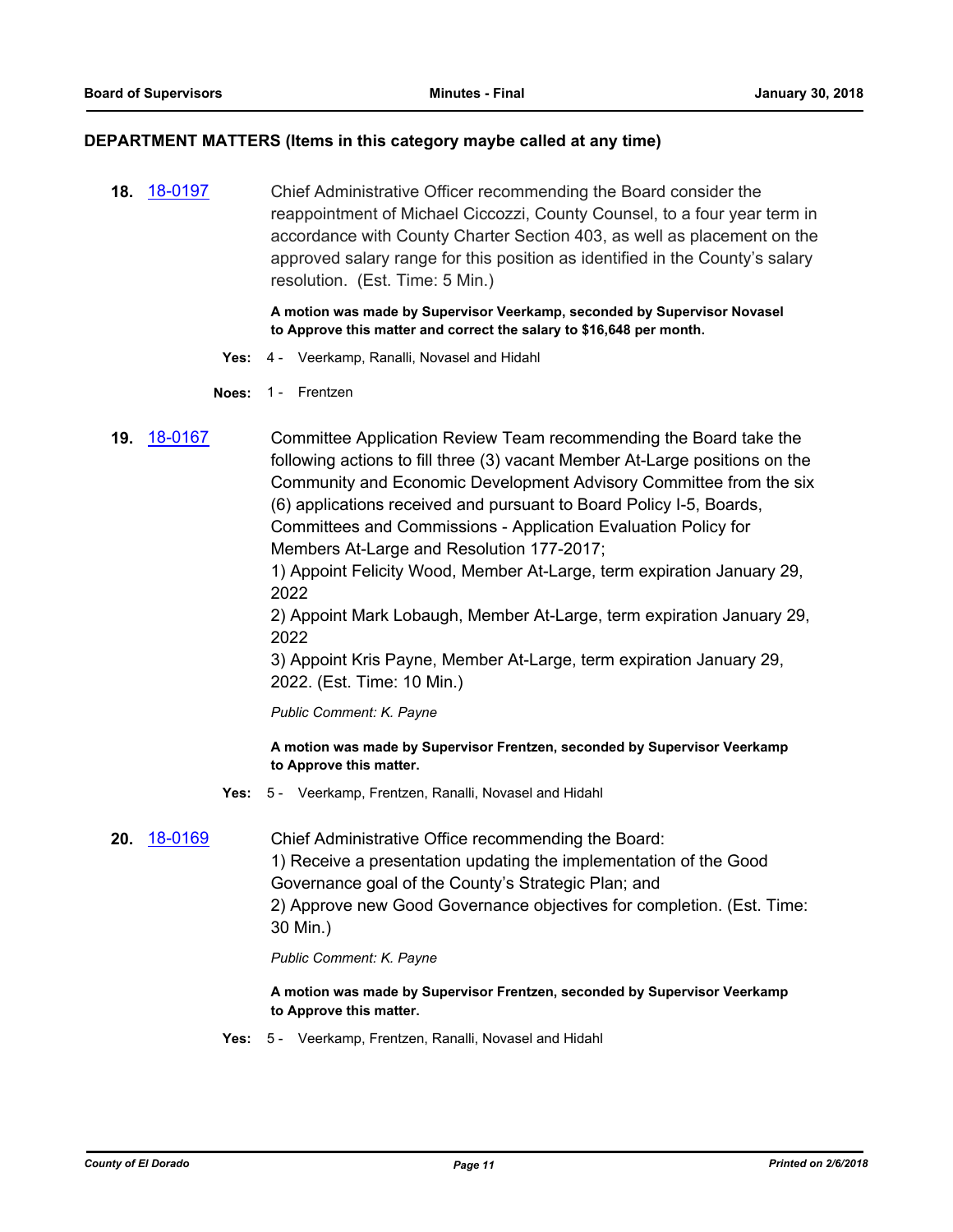## **10:00 A.M. - TIME ALLOCATION**

**21.** [18-0153](http://eldorado.legistar.com/gateway.aspx?m=l&id=/matter.aspx?key=23495) Supervisor Ranalli recommending the Board consider the following: 1) Authorize the chair to sign California Department of Forestry and Fire Protection (CAL FIRE) Local Assistance for Tree Mortality Grant Application Fiscal Year 2017/18 Funding Opportunity that would provide approximately \$393,892 in funding for tree mortality operations for government organizations in El Dorado County, which were approved by the Governor's Office of Emergency Services for California Disaster Assistance Act funds, for the purpose of identifying, removing and disposing of dead and dying trees that pose a threat to public health and safety; and

2) Approve the distribution of the \$393,892 in CAL FIRE funds to the following organizations at the following amounts:

- a) El Dorado County \$306,175
- b) Grizzly Flats Community Services District \$82,717
- c) City of Placerville \$5,000

3) Authorize the chair to sign letter addressed to California Department of Forestry and Fire Protection (CAL FIRE) that identifies the Board's approved distribution of the \$393,892 in CAL FIRE Local Assistance for Tree Mortality grant funds. (Est. Time: 10 Min.)

*Public Comment: K. Payne, J. Laufer*

#### **A motion was made by Supervisor Hidahl, seconded by Supervisor Frentzen to Approve this matter.**

- **Yes:** 5 Veerkamp, Frentzen, Ranalli, Novasel and Hidahl
- **22.** [18-0101](http://eldorado.legistar.com/gateway.aspx?m=l&id=/matter.aspx?key=23443) Chief Administrative Office recommending the Board receive informational presentations from the listed Departments as part of the preparation for the Fiscal Year 2018-19 Budget development process: 1) Recorder-Clerk, Elections & Veteran Affairs; and 2) Library & Museum. (Est. Time: 40 Min.)

*Public Comment: R. Mason, J. Harvel*

**The Board received presentations from the Recorder-Clerk, Elections & Veterans Affairs and Library & Museum.**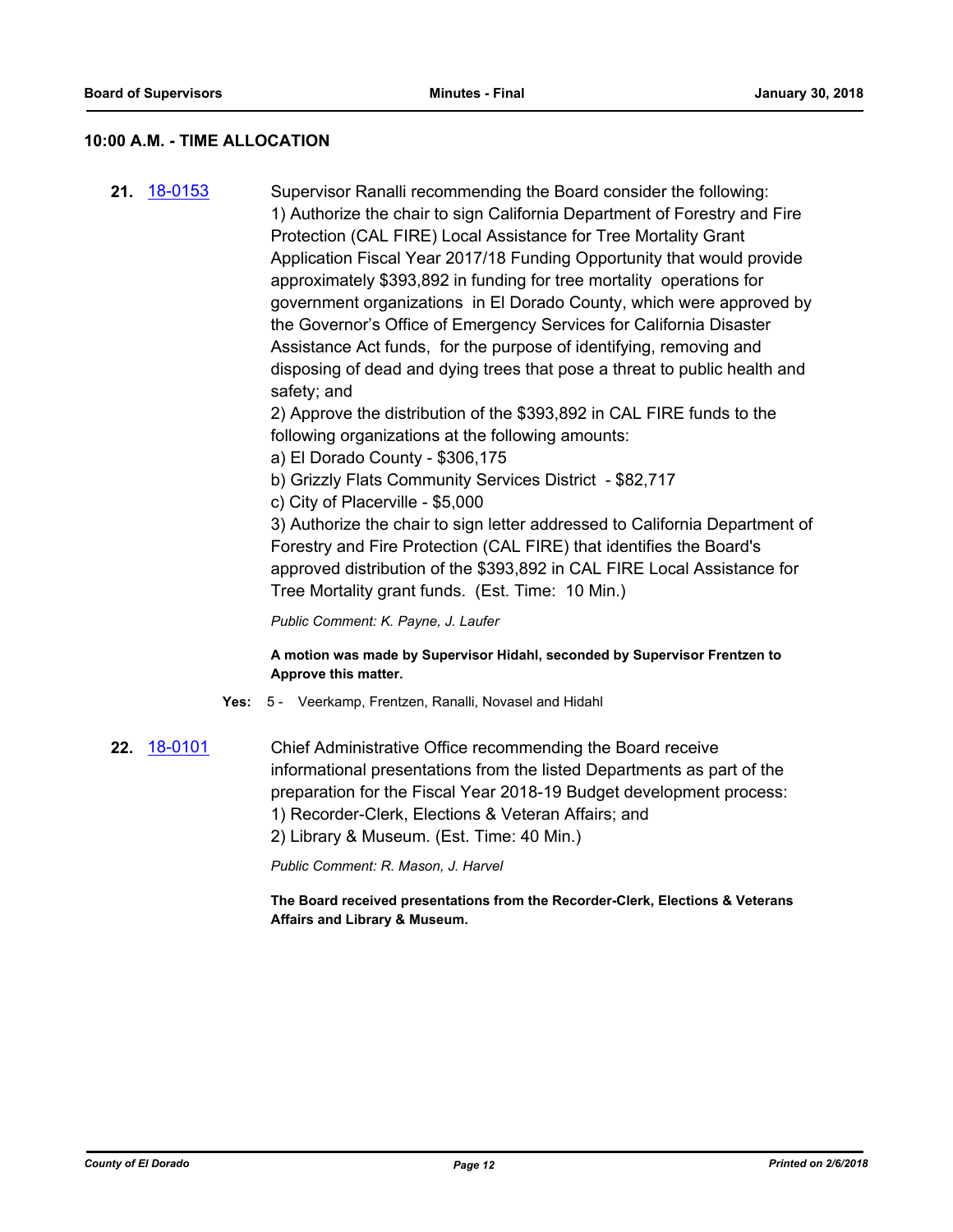# **11:00 A.M. - TIME ALLOCATION**

**23.** [18-0185](http://eldorado.legistar.com/gateway.aspx?m=l&id=/matter.aspx?key=23527) Health and Human Services Agency recommending the Board of Supervisors recognize Shirley White upon her retirement from the County of El Dorado Health and Human Services Agency, and approve the Chair to sign a Proclamation recognizing Shirley's service and dedication to the clients in the Behavioral Health Division of the Health and Human Services Agency. (Est. Time: 10 Min.)

> **Patricia Charles-Heathers, Director of Health and Human Services Agency, read the Proclamation. A motion was made by Supervisor Veerkamp, seconded by Supervisor Novasel to Approve this matter.**

- **Yes:** 5 Veerkamp, Frentzen, Ranalli, Novasel and Hidahl
- **24.** [18-0082](http://eldorado.legistar.com/gateway.aspx?m=l&id=/matter.aspx?key=23423) Supervisor Veerkamp recommending the Board receive a presentation from the El Dorado Arts Council on their Veteran writing program and to learn about the first ever published anthology of the participant's writings. (Est. Time: 15 Min.)

#### **Received and Filed.**

**25.** [18-0117](http://eldorado.legistar.com/gateway.aspx?m=l&id=/matter.aspx?key=23459) HEARING - Supervisor Hidahl recommending the Board conduct a public hearing to adopt and authorize the Chair to sign Resolution **008-2018** to declare that the operation of a carnival at the El Dorado Hills Town Center by Butler Amusements, Inc. on March 22, 2018 through March 25, 2018 will not endanger the public health, safety and welfare and that the operation of a carnival does not violate any zoning or health laws or regulations. (Est. Time: 5 Min.)

> **Supervisor Ranalli opened the public hearing. A motion was made by Supervisor Hidahl, seconded by Supervisor Veerkamp to Adopt Resolution 008-2018.**

- **Yes:** 5 Veerkamp, Frentzen, Ranalli, Novasel and Hidahl
- **26.** [18-0203](http://eldorado.legistar.com/gateway.aspx?m=l&id=/matter.aspx?key=23545) Supervisor Veerkamp recommending the Board receive a presentation from the El Dorado County Fish and Game Commission. (Est. Time: 30 Min.)

**Received and Filed.**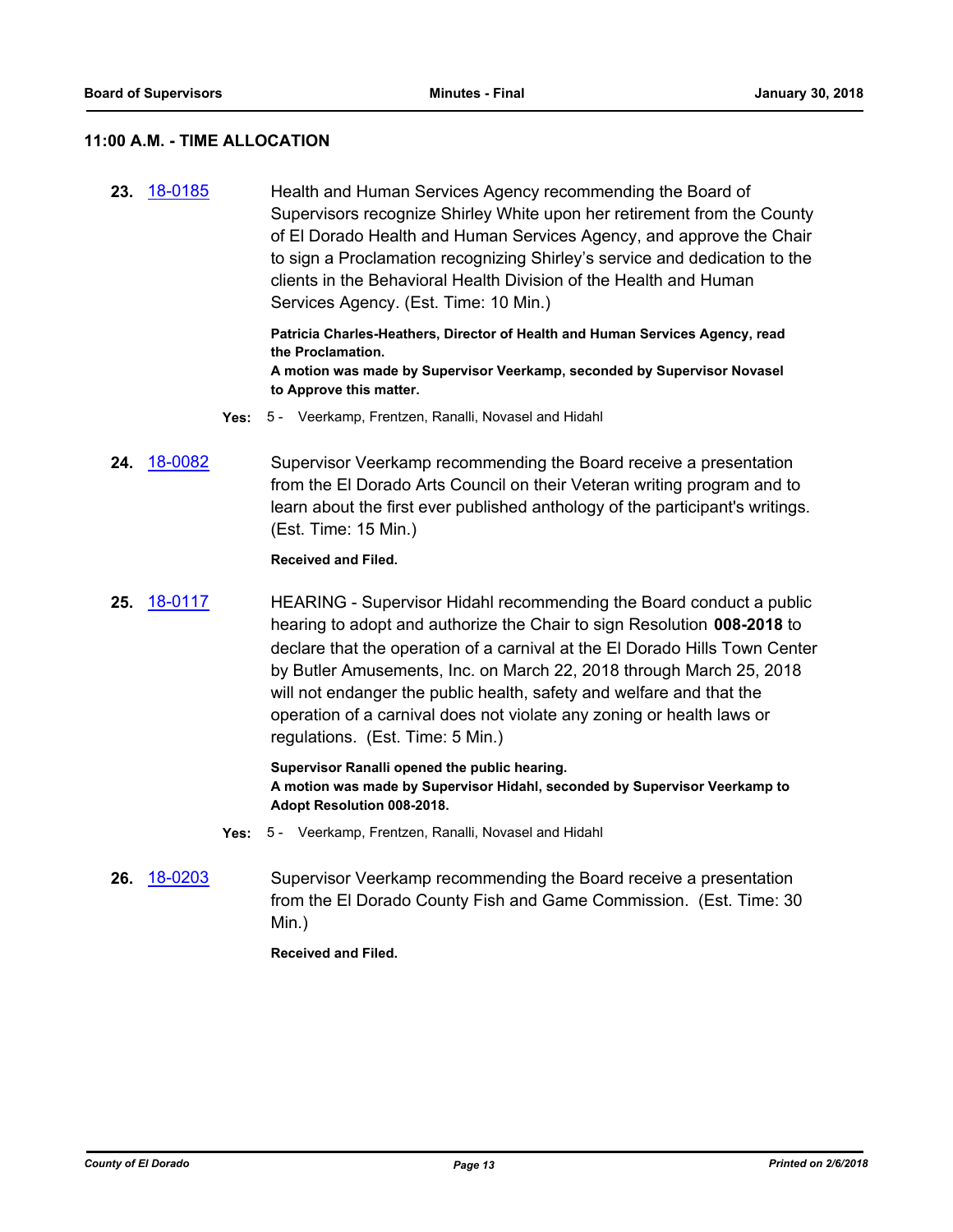# **1:00 P.M. - TIME ALLOCATION**

**27.** [18-0171](http://eldorado.legistar.com/gateway.aspx?m=l&id=/matter.aspx?key=23513) Chief Administrative Office, Economic Development Division, recommending the Board receive an update report on the Property Assessed Clean Energy programs and their operation in El Dorado County (attached). (Est. Time: 20 Min.)

> *Public Comment: J. Levich, R. Bendroff, G. Apostolopoulos, F, Warner, J. Harn, J. Kenneth*

**Received and Filed.**

#### **ITEMS TO/FROM SUPERVISORS**

**Supervisor Veerkamp reported on the following: Search and Rescue crab feed. Town Hall meeting for District 3. Chocolate Affair.**

**Supervisor Novasel reported on the following: Broadband. Tahoe Regional Planning Authority. South Tahoe Recreation Joint Powers Authority.**

**Supervisor HIdahl reported on the following: Southeast Connector Joint Powers Authority. City of Rancho Cordova.**

# **CAO UPDATE**

**Don Ashton, Chief Administrative Officer, reported on the following: Thursday's Board meeting in Lake Tahoe. Chief Administrative Office round table.**

# **ADJOURNED AT 1:51 P.M.**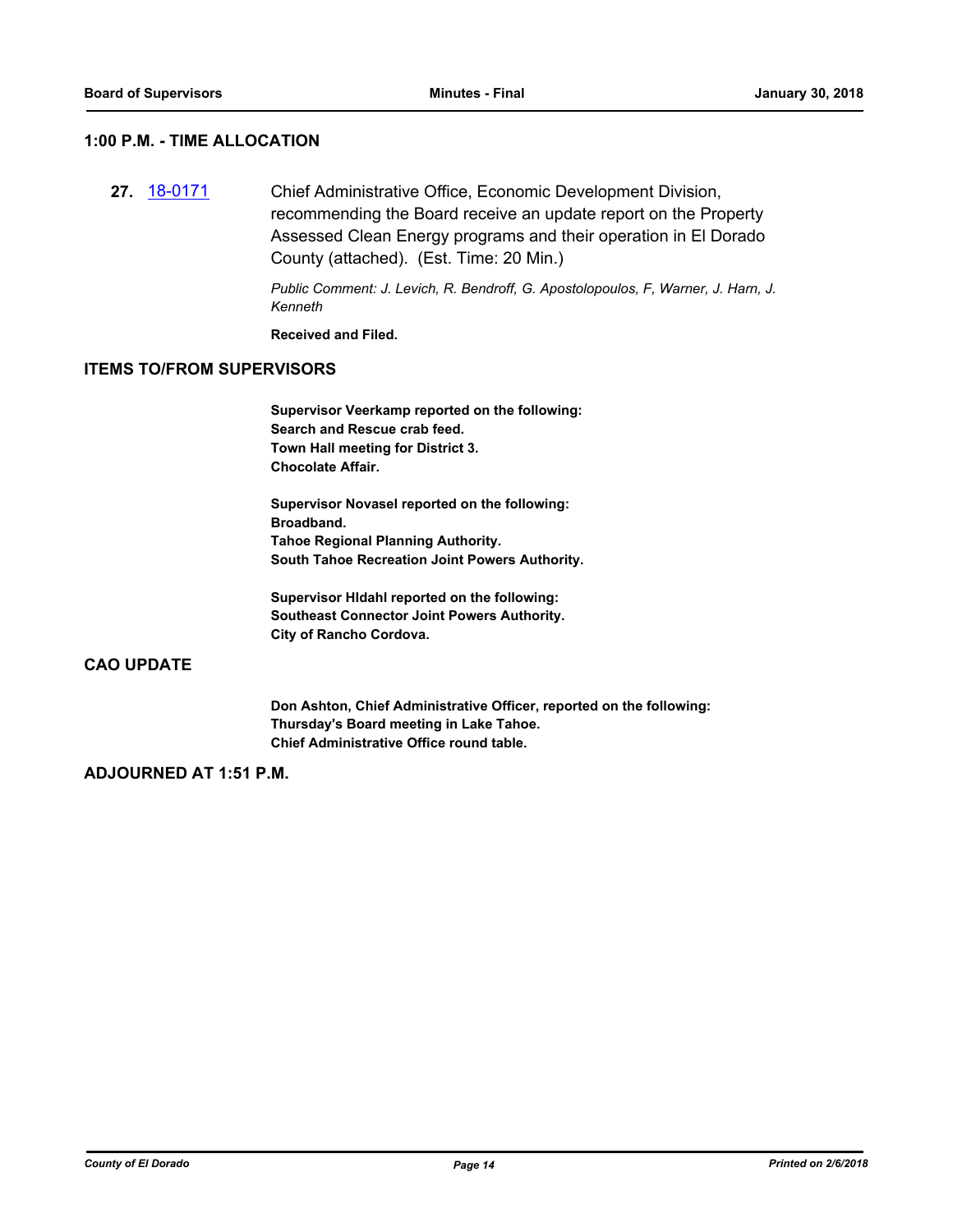# **CLOSED SESSION**

**28.** [18-0184](http://eldorado.legistar.com/gateway.aspx?m=l&id=/matter.aspx?key=23526) **Conference with Legal Counsel - Initiation of Litigation** pursuant to Government Code section 54956.9(d)(4). Number of potential cases: (1). (Est. Time: 10 Min.)

**No Action Reported. All five Supervisors participated.**